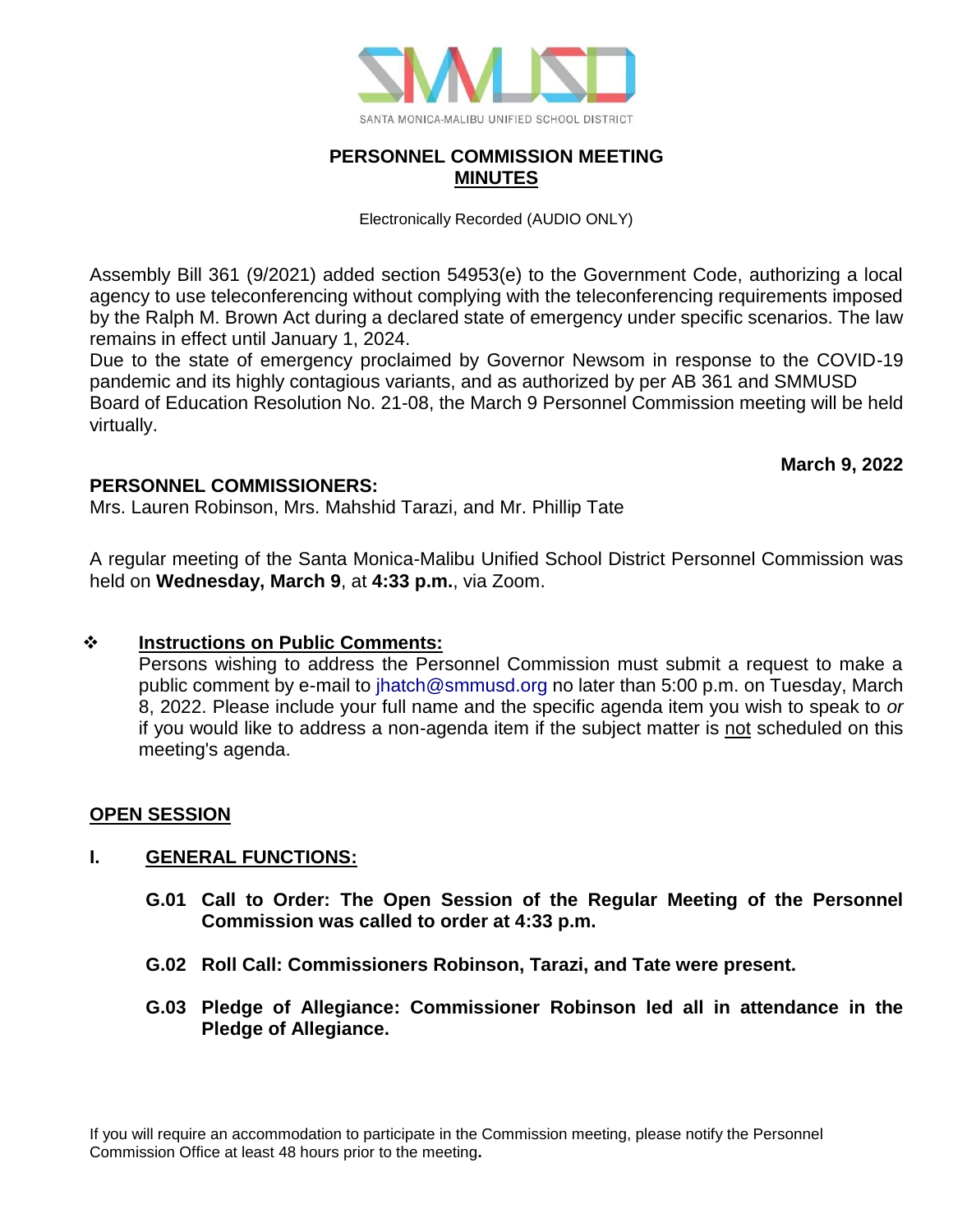#### **G.04 Report from Closed Session:**

• **None**

#### **G.05 Motion to Approve Agenda:** March 9, 2022

**It was moved and seconded to approve the agenda as submitted. The motion passed.**

| <b>Commissioner</b>   | Μ |  | Yes | No. | Abstain | <b>LABSENT</b> |
|-----------------------|---|--|-----|-----|---------|----------------|
| Lauren Robinson       |   |  |     |     |         |                |
| <b>Mahshid Tarazi</b> |   |  |     |     |         |                |
| <b>Phillip Tate</b>   |   |  |     |     |         |                |

**G.06 Motion to Approve Regular Meeting Minutes:** February 9, 2022 **It was moved and seconded to approve the minutes as submitted. The motion passed.**

| <b>Commissioner</b>   | Μ |  | <b>Yes</b> | <b>No</b> | Abstain | <b>LABSENT</b> |
|-----------------------|---|--|------------|-----------|---------|----------------|
| Lauren Robinson       |   |  |            |           |         |                |
| <b>Mahshid Tarazi</b> |   |  |            |           |         |                |
| <b>Phillip Tate</b>   |   |  |            |           |         |                |

**Motion to Approve Special Meeting Minutes:** February 22, 2022 **It was moved and seconded to approve the minutes as submitted. The motion passed.**

| <b>Commissioner</b>   | Μ |  | Yes | No. | <b>Abstain</b> | <b>ABSENT</b> |
|-----------------------|---|--|-----|-----|----------------|---------------|
| Lauren Robinson       |   |  |     |     |                |               |
| <b>Mahshid Tarazi</b> |   |  |     |     |                |               |
| <b>Phillip Tate</b>   |   |  |     |     |                |               |

# **G.07 Report from the Director of Classified Personnel:**

This is an opportunity for the Director of Classified Personnel to report on items relevant to Personnel Commission.

- General Comments and Updates
	- **Director Kahn updated the Personnel Commission on recruitments, exams, and selection interviews administered since the last regular meeting on February 9, 2022.**
	- **The Personnel Commission staff held written exams for Campus Monitor.**
	- **Oral exams were administered for the Paraeducator series, Health Office Specialist, Plant Supervisor, Cafeteria Worker II, Site Food Services Coordinator, Instructional Assistant – Classroom, Administrative Assistant, and the Spanish language proficiency exam.**
	- **Performance exams were conducted for Administrative Assistant and Cafeteria Worker I.**
	- **Final selection interviews were held for Elementary Library Coordinator, Campus Security Officer, Custodian, Senior Office Specialist, the**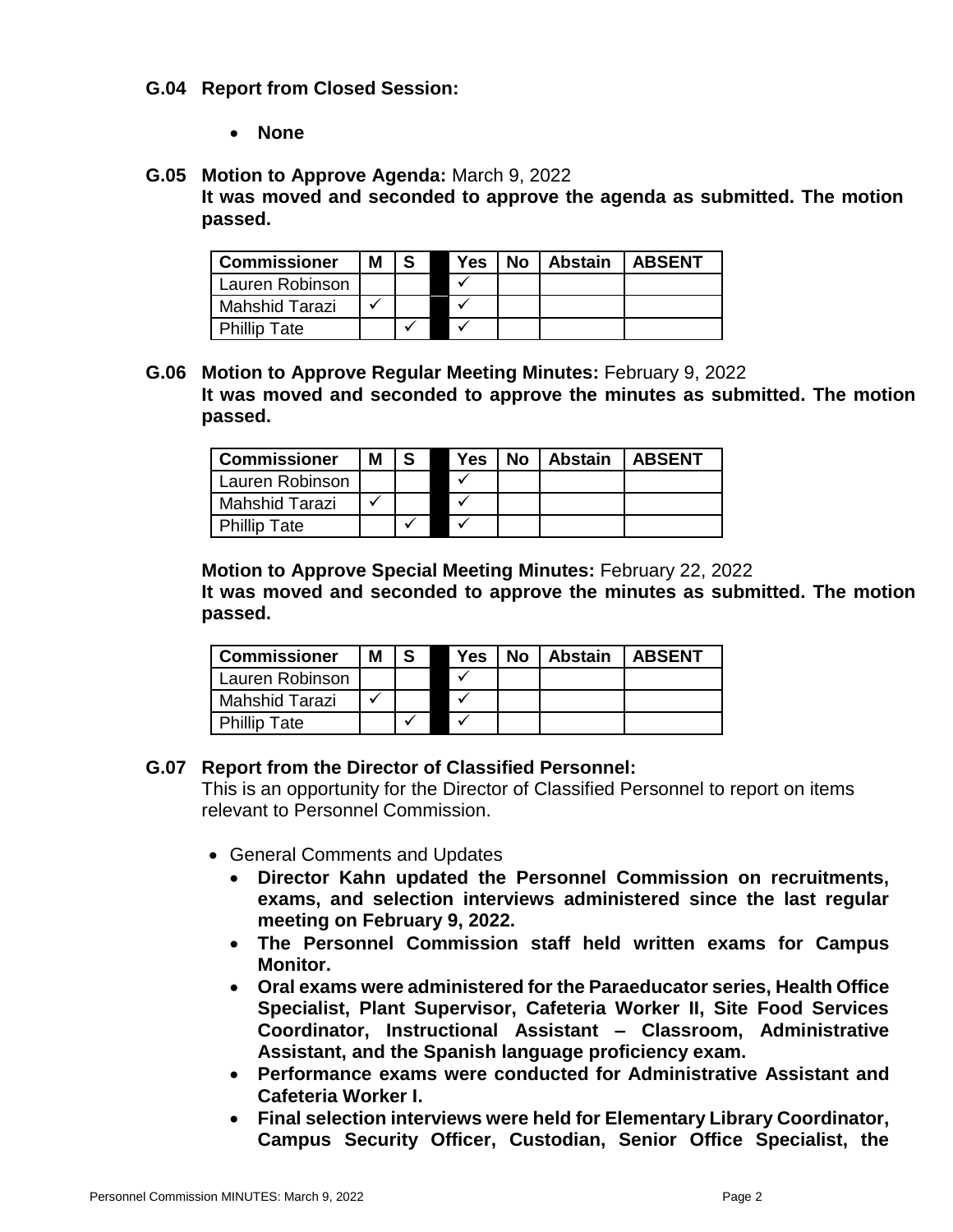**Paraeducator series, Cafeteria Worker I, Plant Supervisor, and Physical Activities Specialist.**

- **Director Kahn updated the Personnel Commission on staff processing EDD unemployment claims and other requests from the EDD Office. They have processed 5 claims since the last regular Personnel Commission meeting in February. As a point of comparison, there were 20 EDD claims in February 2021. There were 10 claims in February 2020.**
- **Director Kahn informed the Personnel Commission about the department's recent strategy of implementing direct messaging campaigns for difficult recruitments such as Bus Driver. It has proved to be a successful approach in the Senior Buyer recruitment. Staff hopes that it is equally effective in System Analyst, Bus Driver, and upcoming Paraeducator campaigns.**
- **Director Kahn updated the Personnel Commission on the department's staff leaves of absence.**
- **Commissioner Tarazi commended staff for implementing new recruitment strategies and inquired about an outreach to passive candidates using social media and specialized professional agencies. Director Kahn provided examples of this kind of outreach by contacting former candidates, using social media (Facebook, Instagram) for broader job families such as clerical series as well as addressing professional organizations like CASBO.**

# **G.08 Personnel Commissioner Comments/Reports:**

This is a time during which a Personnel Commissioner may make a brief announcement or report on his/her own activities relative to Commission business. This is not a time for discussion.

• **Commissioner Robinson expressed her compassion and solidarity with the Ukrainian people during these difficult times.** 

# **G.09 Communications:**

The Communications Section provides an opportunity for the Personnel Commission to hear from the individuals or representatives listed below. All reports are limited to five (5) minutes or less.

- SEIU Report
	- **Mr. Mock, Chief Steward, informed the Personnel Commission about the SEIU, Local 99, activities and initiatives.**
	- **Mr. Mock also noted the bargaining teams focusing on safety protocols and negotiations.**
	- **Mr. Mock updated the Personnel Commission on SEIU's participation with the Director of Classified Personnel and the District administration generating a comprehensive salary study. The final report will be shared with all parties involved in the near future.**
	- **Mr. Mock informed the Personnel Commission about the March 9, 2022, Board of Education meeting regarding new masking requirements at school campuses and the District Office.**
	- **Mr. Mock noted SEIU's celebration of Women's History Month.**
	- **Mr. Mock expressed his support for Ukraine in their fight for freedom and democracy.**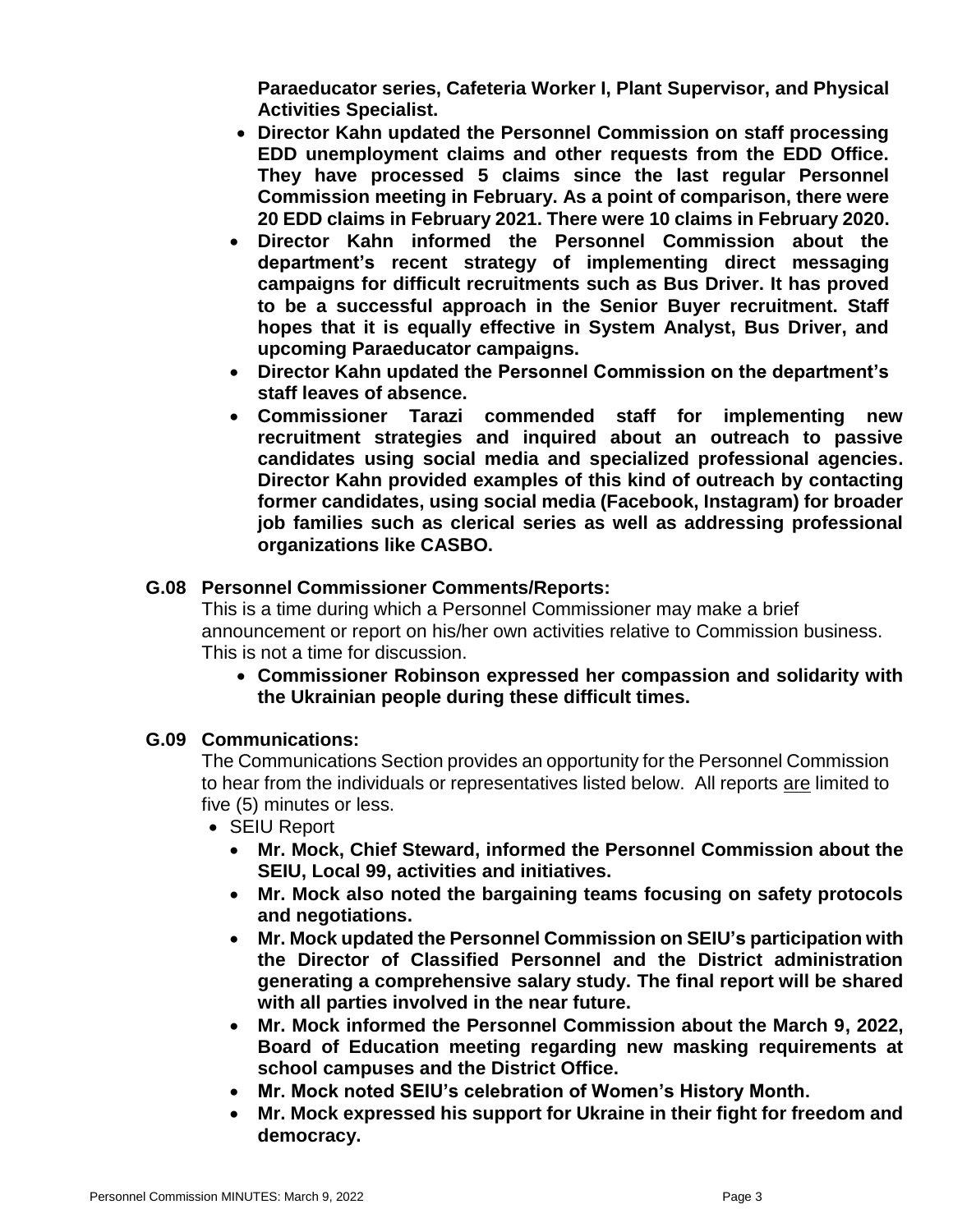Board of Education Report

- **Dr. Kelly informed the Personnel Commission about the District resolution relative to the new indoor masking requirements that will be presented to the Board of Education at the special meeting on March 9, 2022, for their consideration. The Superintendent will recommend that the indoor masking status is moved from "required" to "strongly recommended," effective March 14, 2022. The resolution also includes the Superintendent's authority to reinstitute the masking requirement if there is a surge of new Covid-19 cases.**
- **Even though the indoor masking will be optional, the District will continue providing high grade masks to students and staff.**
- **The weekly mandated PCR testing will remain in place at the District Office and school sites.**
- **Dr. Kelly stated that at the last Board of Education meeting, the Board had a presentation regarding changes to English honor classes, particularly at Santa Monica High School, to address issues of access and equity for all students who are interested in a higher-level English instruction.**
- **Dr. Kelly informed the Personnel Commission about the annual certificated staffing changes that were also presented and approved at the regular March 3, 2022, Board of Education meeting.**
- **Dr. Kelly noted that the classified employees' layoff process currently mirrors the certificated one. There were no recommended layoffs of classified personnel for the 2022-2023 school year.**
- **Commissioner Tarazi inquired about the method of communication to students regarding the new indoor masking procedure.**
- **Dr. Kelly stated that the Superintendent has prepared guidance for staff to sensitively relay the message to students so that they are not feeling uncomfortable wearing or not wearing a mask.**
- **Dr. Kelly assured the Personnel Commission that the District will continue complying with the Los Angeles County Department of Public Health guidelines.**

# **G.10 Public Comments:**

Public Comments is the time when members of the audience may address the Personnel Commission on items not scheduled on the meeting's agenda. All speakers are limited to five (5) minutes. When there is a large number of speakers, the Personnel Commission may reduce the allotted time to three (3) minutes per speaker. The Brown Act (Government Code) states that Personnel Commission members may not engage in discussion of issues raised during "Public Comments" except to ask clarifying questions, make a brief announcement, make a brief report on his or her own activities, or to refer the matter to staff.

• **None**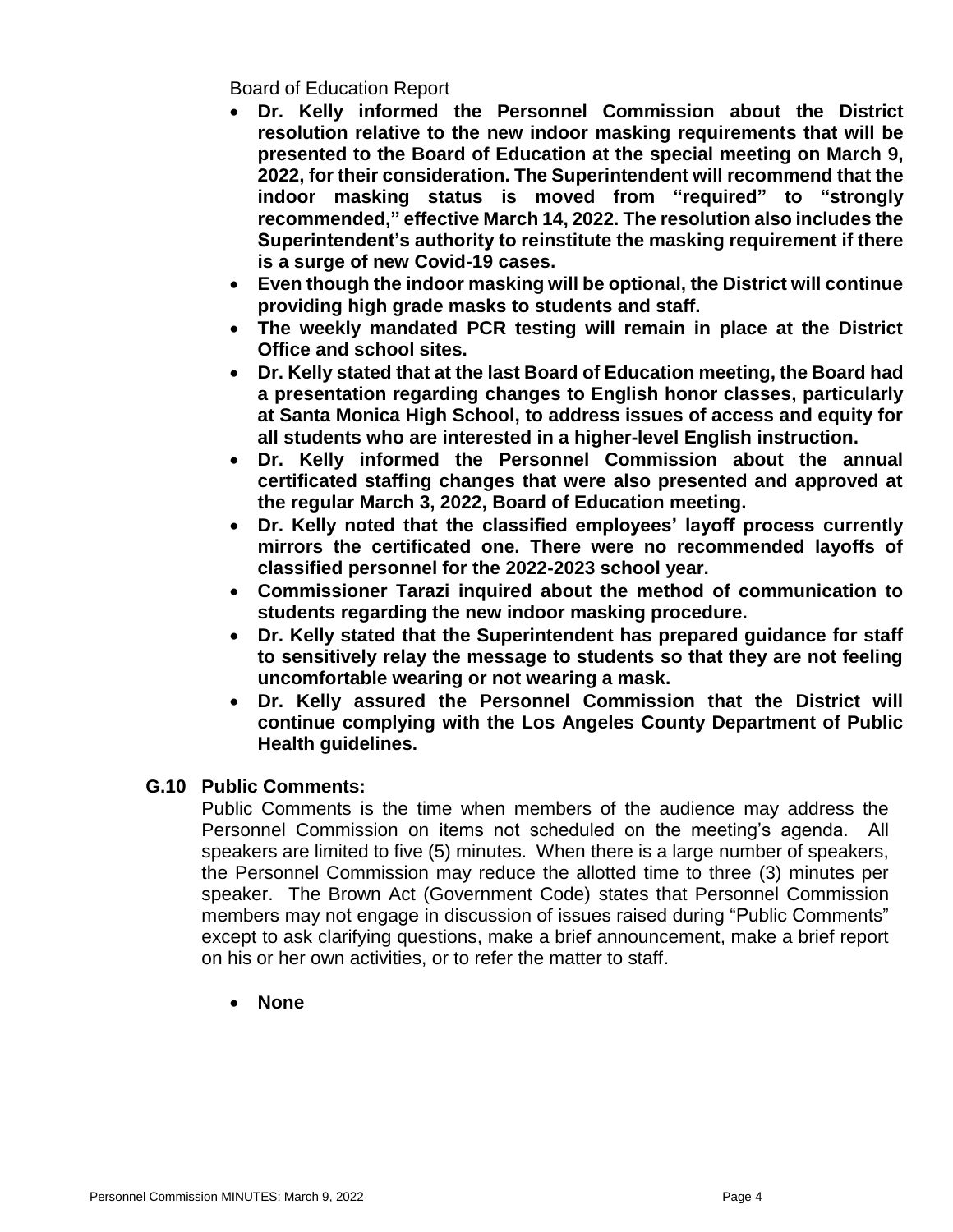# **G.11 Personnel Commission Organization – Election of Personnel Commission Officers:**

Election of Personnel Commission Officers (Pursuant to Personnel Commission Rule 2.1.5.)

a. Nomination of Chair by: Phillip Tate

| <b>Commissioner</b>   | Μ | -S | Yes | No l | Abstain | <b>LABSENT</b> |
|-----------------------|---|----|-----|------|---------|----------------|
| Lauren Robinson       |   |    |     |      |         |                |
| <b>Mahshid Tarazi</b> |   |    |     |      |         |                |
| <b>Phillip Tate</b>   |   |    |     |      |         |                |

**It was moved and seconded to elect Commissioner Robinson as the Personnel Commission Chair. The motion passed.**

b. Nomination of Vice-Chair by: Phillip Tate

| <b>Commissioner</b> | Μ | -S | Yes | No l | Abstain | <b>LABSENT</b> |
|---------------------|---|----|-----|------|---------|----------------|
| Lauren Robinson     |   |    |     |      |         |                |
| Mahshid Tarazi      |   |    |     |      |         |                |
| <b>Phillip Tate</b> |   |    |     |      |         |                |

**It was moved and seconded to elect Commissioner Tarazi as the Personnel Commission Vice-Chair. The motion passed.**

# **II. CONSENT CALENDAR:**

Items are considered routine, require no discussion, and are normally approved all at once by the Personnel Commission. However, members of the Personnel Commission, staff, or the public may request an item be clarified and/or discussed.

C.01 Approval of Classified Personnel Eligibility List(s):

Classification **ACCLA Eligibles** *ACCLA Eligibles ACCLA ACCLA <i>Eligibles* 

| Cafeteria Worker I                         | 2 |
|--------------------------------------------|---|
| <b>Health Office Specialist</b>            |   |
| <b>Instructional Assistant - Classroom</b> |   |
| Paraeducator-1                             | 2 |
| Paraeducator-2                             |   |
| Paraeducator-3                             |   |
| <b>Physical Activities Specialist</b>      |   |
| <b>Physical Activities Specialist</b>      |   |
| <b>Plant Supervisor</b>                    | 5 |

C.02 Advanced Step Placement:

Adianec Brooks in the classification of Paraeducator-3 at Range A-28 Step B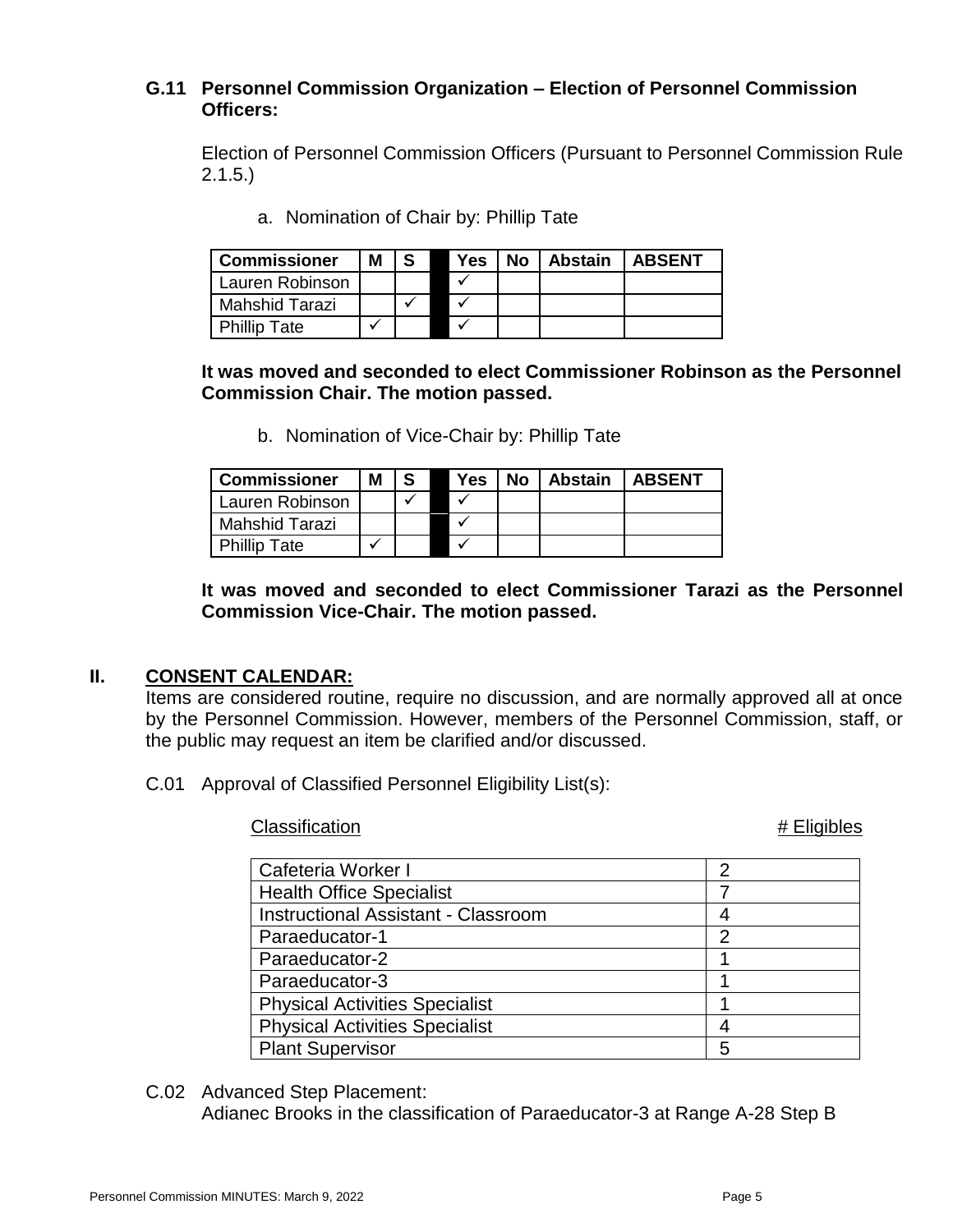C.03 Advanced Step Placement:

Kim Gayler in the classification of Instructional Assistant - Classroom at Range A-20 Step E

C.04 Advanced Step Placement:

Jessica Hernandez in the classification of Bilingual Community Liaison at Range A-31 Step D

**It was moved and seconded to approve the Consent Calendar as submitted for the Agenda Items C.01-04. The motion passed.**

| <b>Commissioner</b>   | Μ |  | Yes | <b>No</b> | <b>Abstain   ABSENT</b> |  |
|-----------------------|---|--|-----|-----------|-------------------------|--|
| Lauren Robinson       |   |  |     |           |                         |  |
| <b>Mahshid Tarazi</b> |   |  |     |           |                         |  |
| <b>Phillip Tate</b>   |   |  |     |           |                         |  |

# **REPORT AND DISCUSSION**

• **None**

#### **III. ACTION ITEMS:**

These items are presented for ACTION at this time.

A.01 Classification Specification Revision:

Technology Support Assistant within the operations support unit **It was moved and seconded to approve the Director's recommendations for Agenda Item III.A.01 as submitted. The motion passed.**

| <b>Commissioner</b>   | Μ |  | Yes | <b>No</b> | <b>Abstain</b> | <b>ABSENT</b> |
|-----------------------|---|--|-----|-----------|----------------|---------------|
| Lauren Robinson       |   |  |     |           |                |               |
| <b>Mahshid Tarazi</b> |   |  |     |           |                |               |
| <b>Phillip Tate</b>   |   |  |     |           |                |               |

# **REPORT AND DISCUSSION**

- **Director Kahn stated that none of the duties have been changed.**
- **The Minimum Qualifications are being streamlined by reducing required years of experience, establishing a single set of Education and Experience criteria, and placing emphasis on experience troubleshooting and providing technical support.**
- **Abilities were replaced with Core Competencies.**
- **The formatting was updated for consistency with other classification specifications.**

# **IV. COMMISSIONER TRAINING/BRIEFING:**

These items are to keep the Commissioners up-to-date with relevant information regarding Personnel Commission procedures and practices.

• **None**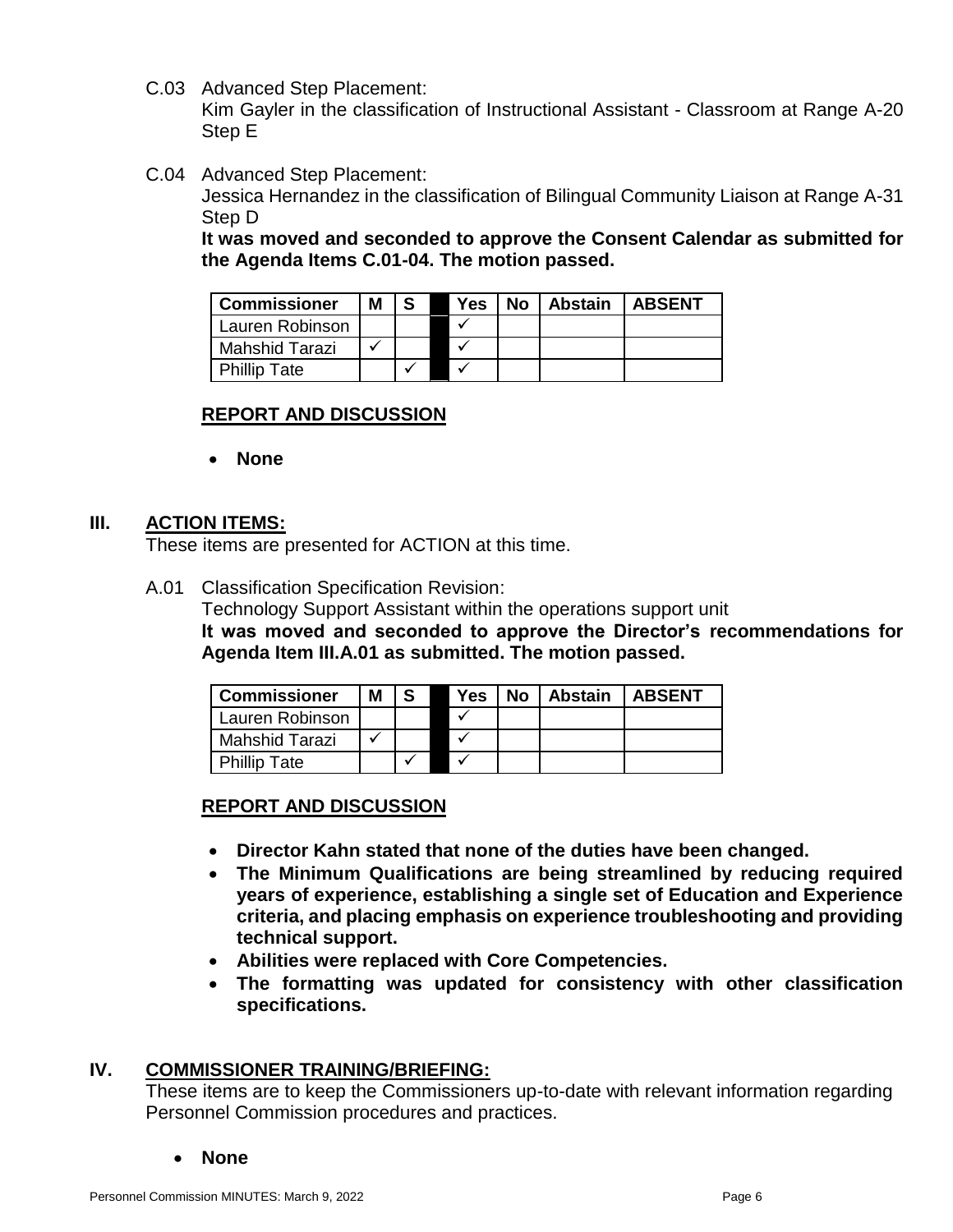# **V. DISCUSSION ITEMS:**

These items are submitted for discussion only. Any action that might be required will generally be scheduled for the next regularly scheduled meeting of the Commission.

• **None**

#### **VI. INFORMATION ITEMS:**

These items are placed on the agenda as information and do not require discussion.

- I.01 Open Personnel Requisitions Status Report
- I.02 Filled Personnel Requisitions Status Report
- I.03 Classified Personnel Merit Report No. 4.ii. (for SMMUSD School Board Agenda)
	- February 17, 2022
	- March 3, 2022
- I.04 Classified Personnel Non-Merit Report No. 4.iii (for SMMUSD School Board Agenda)
	- February 17, 2022
- I.05 Personnel Commission's Twelve-Month Calendar of Events
	- $\bullet$  2021 2022
- I.06 Board of Education Meeting Schedule
	- $2021 2022$

#### **VII. PERSONNEL COMMISSION BUSINESS:**

B.01 Future Items:

| <b>Subject</b>                         | <b>Action Steps</b> | <b>Tentative Date</b> |
|----------------------------------------|---------------------|-----------------------|
| Adoption of Budget - Fiscal Year 2022- | First               | April 20, 2022        |
| 2023                                   | Reading             |                       |

# **VIII. NEXT REGULAR PERSONNEL COMMISSION MEETING:**

Wednesday, April 20, 2022, at 4:30 p.m. – *via Zoom*

# **IX. PUBLIC COMMENTS FOR CLOSED SESSION ITEMS ONLY:**

Persons wishing to address the Personnel Commission regarding an item scheduled for closed session must submit the "Request to Address" card prior to the start of the closed session.

• **None**